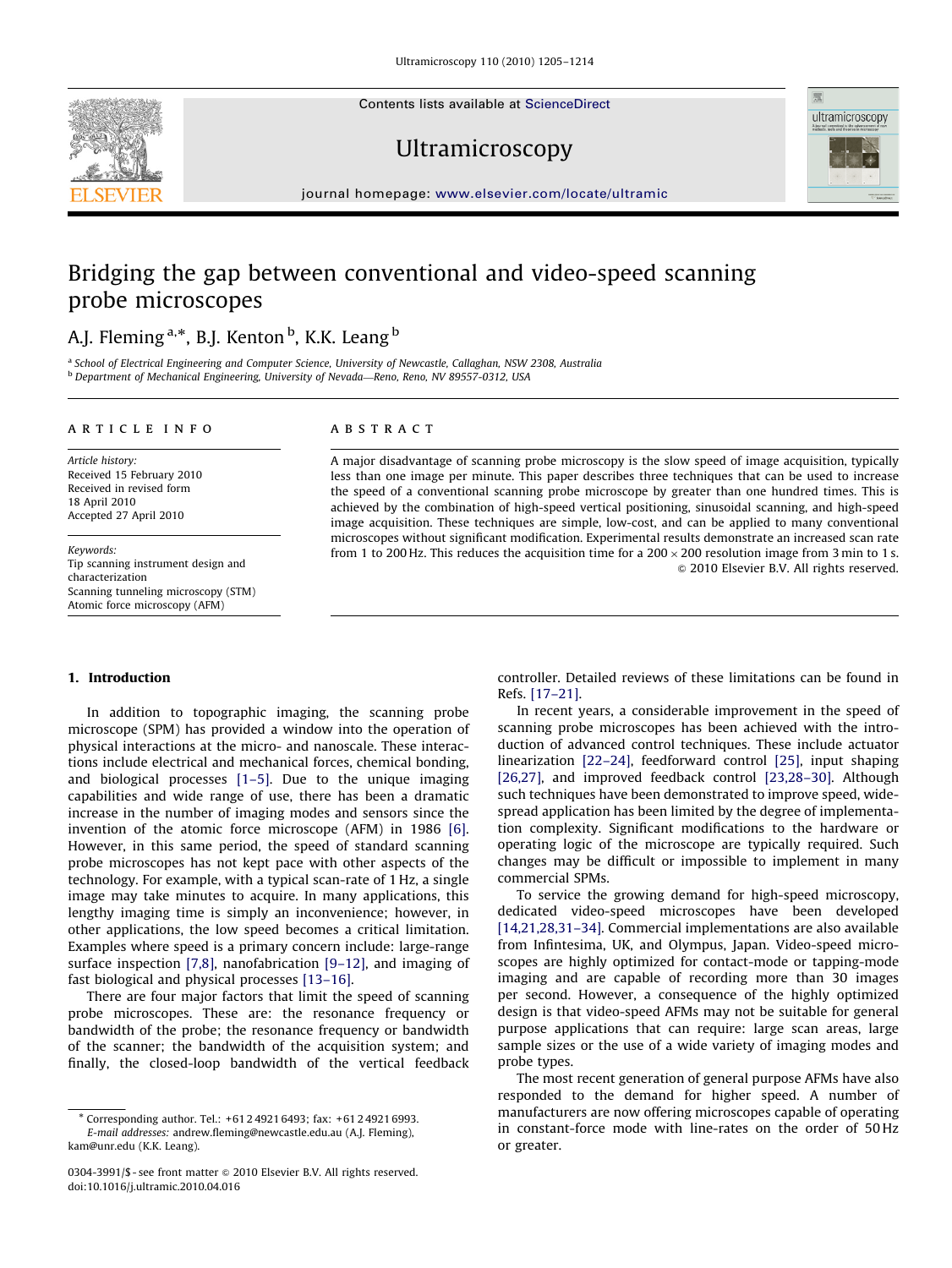In order to close the gap between standard SPMs and dedicated video-speed microscopes, this paper demonstrates three simple techniques that can reduce the image acquisition time of a 200  $\times$  200 resolution image from 3 min to 1s. The proposed techniques are straight-forward to implement and are easily retrofitting to standard commercial SPMs.

The first difficulty encountered when increasing the scan-rate is oscillation of the lateral scanner. In this work, sinusoidal trajectories are used to eliminate harmonic excitation of the scanner resonance modes. This approach was first used for AFM by Humphris, Miles and Hobbs in 2005 [\[32\].](#page-8-0) The sample was mounted on a tuning fork oscillating at its resonance frequency. Later, a more practical configuration was demonstrated where the probe is oscillated rather than the sample [\[34\]](#page-8-0).

Sinusoidal scanning has also been applied to standard microscopes with piezoelectric tube scanners. The technique of spiral scanning was first discussed in 2003 [\[35\]](#page-8-0) then applied to AFM imaging in 2008 [\[36\].](#page-8-0) Spiral scanning involves the application of sine- and cosine-waves to the  $x$ - and  $y$ - axis of a piezoelectric tube scanner. The signal amplitude is ramped upwards so the probe 'spirals' outward from the center. The main drawbacks reported in [\[36\]](#page-8-0) were the non-uniform spatial sampling, the need for interpolation on to a normal grid, and the non-constant velocity. In addition, the driving signals are ramped-sinusoids, not perfect sinusoids, so they do not have an impulsive spectrum and can excite mechanical resonance frequencies, albeit to a much lesser extent than a standard triangular scan pattern. Further details on spiral scanning and some other similar patterns can be found in the patent filed in 2007 [\[37\].](#page-8-0) Experimental constant-height images can also be found in Ref. [\[38\].](#page-8-0)

In this work, the fast scan-axis of a piezoelectric tube scanner is driven with a pure sinusoid. This simple approach is similar to the tuning-fork method [\[32,34\]](#page-8-0) except that the tube is driven at an arbitrary frequency. Compared to spiral scanning, the applied signal is a single tone and the image is at least uniformly sampled in one direction. This technique was recently used for high-speed nanofabrication [\[39\]](#page-8-0). In Section 3, sinusoidal scanning is demonstrated to increase the maximum scan-rate of a piezoelectric tube scanner from approximately 1 to 200 Hz.

After the scanning performance of an SPM is improved, the major speed limitation becomes the vertical feedback bandwidth. This control loop regulates the tip-sample interaction in application modes such as constant-current STM and constant-force AFM. An introduction and review of this topic can be found in Refs. [\[17–21,40\].](#page-8-0) In Ref. [\[17\],](#page-8-0) the maximum vertical feedback bandwidth with an integral controller is shown to be equal to the lowest scanner resonance frequency divided by the peak amplitude, that is

$$
\text{max. bandwidth} < \frac{\omega_1}{P},\tag{1}
$$

where  $\omega_1$  is the first resonance frequency and P is the magnitude at the resonance frequency divided by the DC-Gain. This definition of P is convenient as it can be measured directly from a frequency response plot. On the decibel scale,  $P$  is simply the height of the resonance peak above the DC-Gain; however, if P is measured in this way, it must be converted from dB into a linear quantity. For example, the scanner used in this work has a resonance frequency of 680 Hz and a 15-dB difference between the DC-Gain and resonance peak, which equates to  $P=5.6$ . This implies a bandwidth limit of approximately 120 Hz, which is sufficient for a scan-rate of around 1 Hz and an image acquisition period of more than 3 min with a resolution of 200  $\times$  200.

To image a sample with relatively sharp features, the vertical feedback bandwidth must be approximately one-hundred times the scan-rate. This rough approximation assumes a triangular scanning pattern, five features per line, and a spatial bandwidth of ten times the period of each feature. In order to increase the imaging rate to one frame-per-second at  $200 \times 200$  resolution, the vertical feedback bandwidth needs to be increased by more than two orders of magnitude to greater than 20 kHz. Unfortunately this is impossible to achieve with a piezoelectric tube scanner. To overcome this limitation, a high-speed vertical positioner is required.

It is also possible to avoid the need for a feedback loop by operating in constant-height mode. However, constant-force techniques are generally preferred and specialized cantilevers may be required to avoid sample damage [\[32\]](#page-8-0).

To obtain a wide vertical feedback bandwidth, video-speed AFMs contain specialized high-speed positioners. Mechanical designs have included shear-mode actuators [\[33\]](#page-8-0), balanced scanners [\[31\],](#page-8-0) and flexure-based designs [\[15\].](#page-8-0) Another method for increasing the resonance frequency is to actuate the probes directly, this has been demonstrated with piezoelectric probes [\[41\]](#page-8-0), magnetic probes [\[42\],](#page-8-0) and electrostatic probes [\[43\].](#page-8-0) Although these specialized techniques can achieve high bandwidth, they may not be practical for general purpose applications.

In recent years, considerable research has also proceeded to increase the vertical feedback bandwidth of standard microscopes. Although model-based control offers a significant improvement [\[13\]](#page-8-0), the most dramatic increases have resulted from the addition of an auxiliary high-speed vertical actuator [\[17,20,44,45\]](#page-8-0). The foremost disadvantages of these 'dual-stage' techniques are the increased complexity, and low range of the high-speed actuator.

Over the period where model-based and dual-stage control was under development, commercial AFM manufacturers began to eliminate lateral scanner dynamics from the vertical feedback loop. A number of current models now use separate lateral and vertical positioning systems. Since the vertical positioner need only drive the small cantilever mass, the resonance frequency can be extremely high [\[46\].](#page-8-0)

In this work, a high-speed vertical positioner is described that can be easily retrofitted to many existing microscopes. Since it is difficult to modify or interfere with the cantilever holder and optical system, the positioner in Section 4 is designed to drive the sample mass. A balanced mechanical design [\[31\]](#page-8-0) is used together with a new circular flexure to achieve a range of  $2.3 \mu m$  and a resonance frequency of 103 kHz. With a simple analog integral controller, the closed-loop bandwidth is increased from 83 Hz to 67 kHz, which is easily sufficient to achieve one frame-per-second at  $200 \times 200$ resolution.

The final improvement, described in Section 5, is a low-cost hardware and software solution for data acquisition and presentation. This package allows video-speed imaging and includes all of the functionality required to incorporate the above techniques into a standard SPM.

This paper proceeds with a description of the experimental apparatus in the following section. Sinusoidal scanning is then discussed in Section 3 followed by vertical feedback in Section 4, and data acquisition in Section 5. Imaging experiments are presented in Section 6 that demonstrate the efficacy of these techniques. Conclusions are drawn in Section 7.

#### 2. Experimental setup

In this work, an NT-MDT Ntegra scanning probe microscope, pictured in [Fig. 1](#page-2-0), is used to demonstrate the proposed techniques. The scanner is an NT-MDT Z50309cl piezoelectric tube scanner with 100- $\mu$ m lateral range and 10- $\mu$ m vertical range. The scanner comprises two piezoelectric tubes joined at the base. One tube is used for lateral positioning, and the other for vertical positioning. This configuration results in a lateral resonance frequency of  $680$  Hz, which is typical for a tube scanner with  $100$ - $\mu$ m range. Frequency response measurements can be found in Ref. [\[47\].](#page-8-0)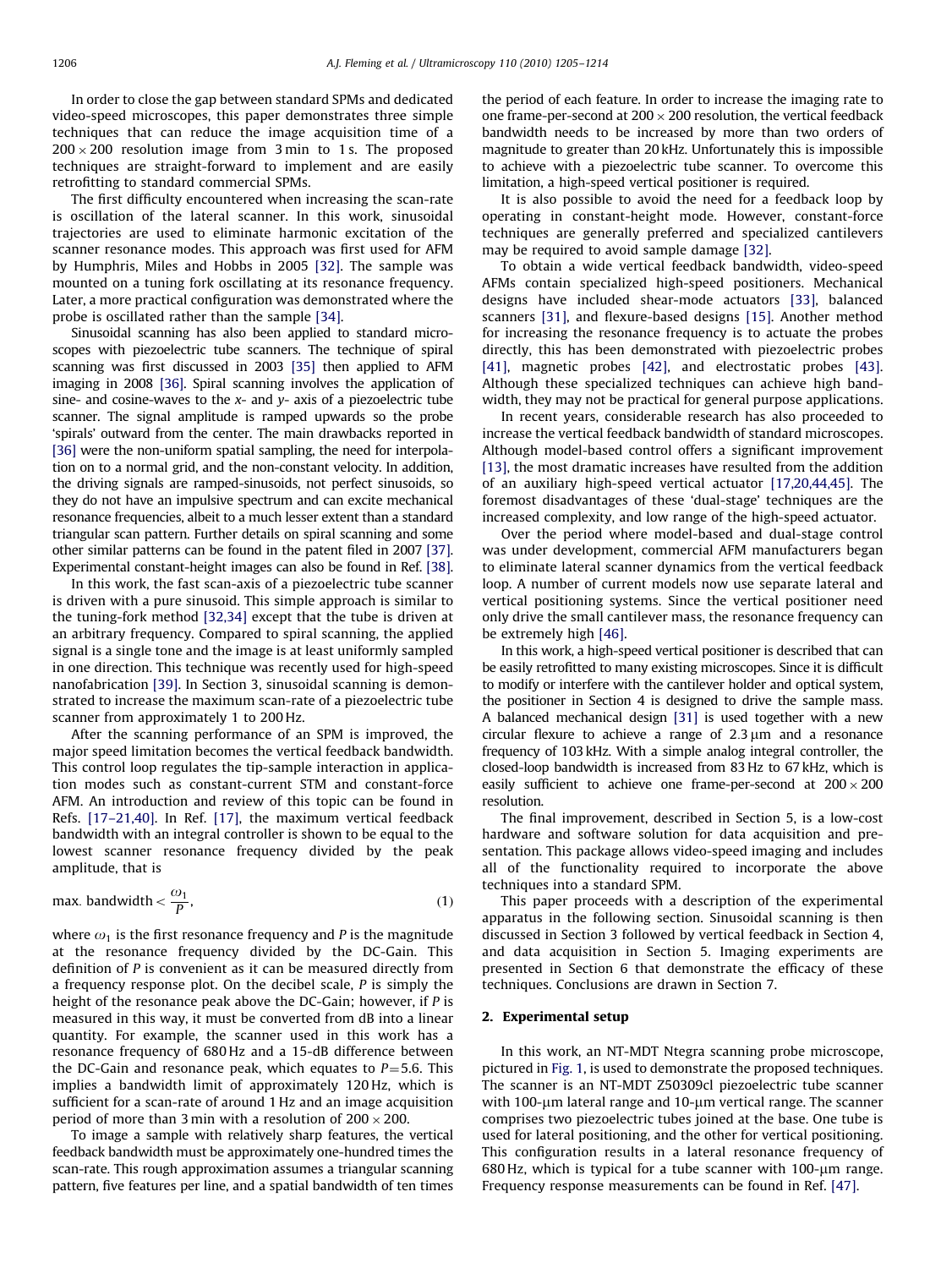<span id="page-2-0"></span>A signal access module allows direct access to the cantilever deflection, scanner electrode voltages, and reference trajectory.

The cantilever is a TR800PSA Olympus Biolever with a resonance frequency of 73 kHz and a stiffness of 0.57 N/m.

#### 3. Lateral scanning trajectories

It is well known that triangular scanning trajectories result in oscillation at scan-rates above approximately 1% of the resonance frequency. This is demonstrated in Fig. 2(a). With a scan-rate of 10 Hz, the lateral vibration becomes intolerable at 2% of the scan range. Above this frequency, triangular scanning is not feasible.

As discussed in the introduction, the maximum scan-rate can be improved by the application of feedback, feedforward and input shaping control. However, the implementation of such techniques is complicated as many commercial microscopes either do not have position sensors or access to the signals is not provided. This renders the majority of advanced control



Fig. 1. The NT-MDT Ntegra scanning probe microscope arranged in a scan-byprobe configuration. The scan head is mounted above a stationary sample platform.

techniques either difficult or impossible to implement without significant modification.

If position sensors are not available or if additional complexity is undesirable, the only available option is modification of the driving signal applied to the scanner. A range of published driving signals were compared in Ref. [\[27\]](#page-8-0). Although a subset of these techniques were able to provide regions of constant probe velocity, some knowledge of the scanner dynamics was required.

A simpler alternative to triangular scanning is sinusoidal scanning. Unlike triangular or semi-triangular trajectories, sine waves contain no harmonics that can excite mechanical resonances. This allows an order-of-magnitude increase in scan-rate. In addition, any known scanner dynamics can be inverted with a simple change of magnitude and phase. The disadvantage of sinusoidal scanning is the non-constant probe velocity which is unsuitable for some imaging techniques such as lateral-force mode.

Due to the high achievable scan rate, sinusoidal scanning is used in some video-speed microscopes by exciting a tuning fork at its resonance frequency [\[32\]](#page-8-0). If constant-probe velocity is a necessity, the optimal signal proposed in [\[27\]](#page-8-0) is recommended. Other recommended scan trajectories include the shaped signal in [\[48\]](#page-9-0) and the semi-parabolic waveform in [\[33\]](#page-8-0).

The benefits of sinusoidal scanning are clearly evident in Fig. 2(b). Negligible vibration is observed up to approximately 200 Hz. At this frequency, the third harmonic (due to piezoelectric non-linearity) begins to excite the mechanical resonance. Sinusoidal scanning can be used up to, and indeed well above the scanner resonance frequency; however, best results are obtained when the third harmonic does not lie near a mechanical resonance. The upper speed limit of sinusoidal scanning occurs when the vertical modes of the scanner become excited, this causes significant image distortion.

### 4. Vertical feedback enhancement

#### 4.1. Vertical feedback limitations

The vertical feedback system for an atomic force microscope operating in constant-force contact-mode is illustrated in [Fig. 3\(](#page-3-0)a). The piezoelectric tube scanner moves the probe in a



Fig. 2. The resulting scanner displacement with triangular and sinusoidal lateral scanning trajectories. The peak-to-peak oscillation in percent of the total scan range is also shown in (a). (a) Triangular scanning and (b) sinusoidal scanning.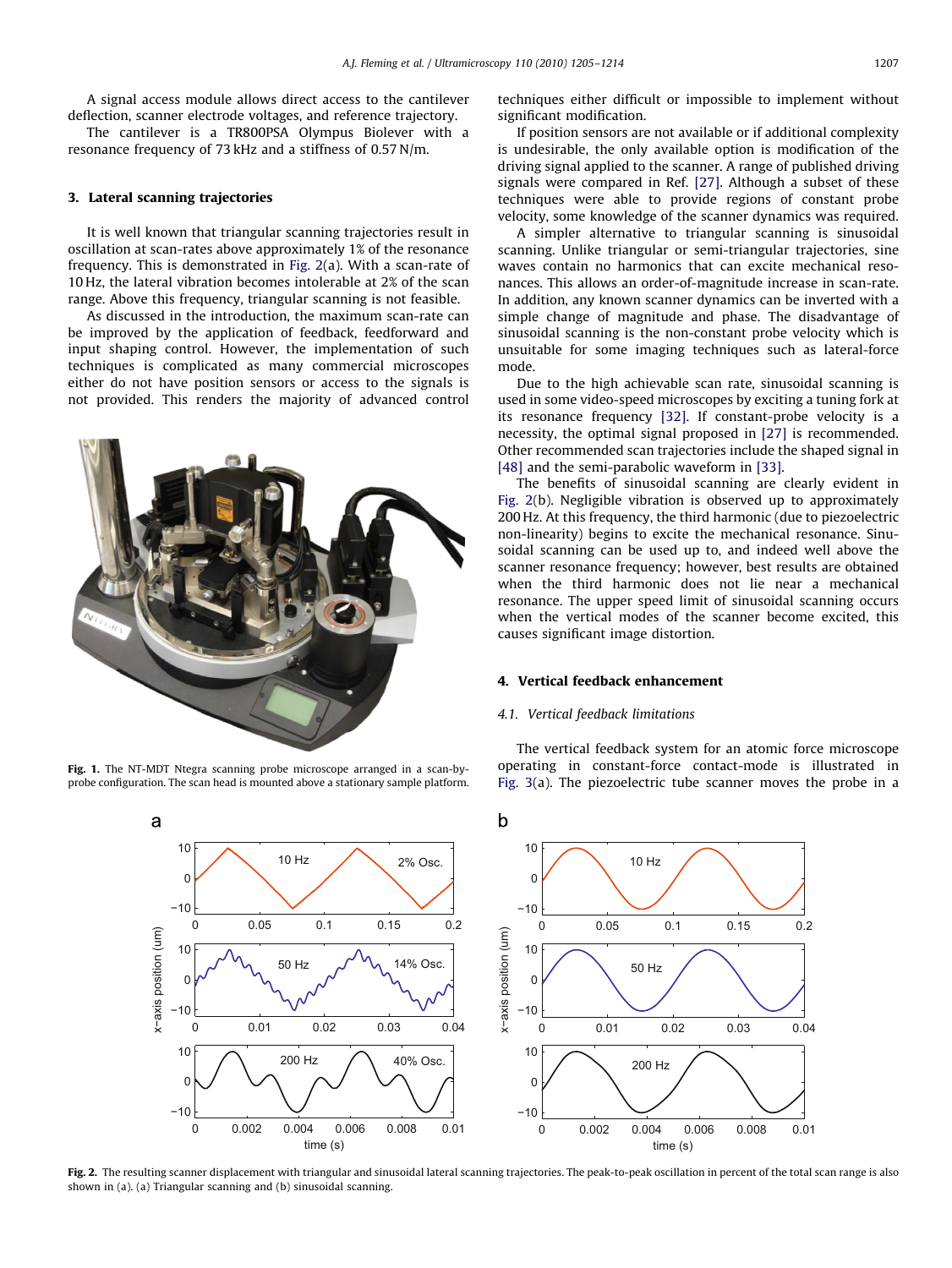<span id="page-3-0"></span>

Fig. 3. The schematic diagram and frequency response of a standard and high-speed vertical feedback system. The frequency responses were measured from the applied voltage  $V_s$  to the cantilever deflection dfl. From (d), the resonance frequency of the high-speed stage is 103 kHz, this is 150 times faster than the piezoelectric tube. (a) Standard vertical feedback control loop, (b) high-speed vertical feedback control loop, (c) standard vertical frequency response  $G_{dV_s}(jo)$ , and (d) high-speed vertical frequency response  $G_{dV_h}(j\omega)$ .

vertical direction to regulate the cantilever deflection dfl to a setpoint  $r$ . Although the diagram in Fig. 3(a) represents an AFM operating in constant-force contact-mode, this schematic is similar to all forms of SPM where the tip-sample interaction is controlled. Different operating modes use different feedback variables. For example, in constant-force contact-mode AFM, the feedback variable is cantilever deflection. In constant-current STM, the feedback variable is tunneling current. Other feedback variables include the cantilever oscillation magnitude in tappingmode AFM and the fiber oscillation magnitude in scanning nearfield optical microscopy. All of these modes share the same feedback system but with different feedback variables or methods of detection.

The simplest and most commonly used vertical feedback controller  $C(s)$  is an integral controller, i.e.,

$$
C(s) = \frac{\alpha}{s}.
$$
 (2)

Integral controllers are popular because they are simple to implement, provide good regulation of tip-sample interaction at low frequencies, and are easily adjustable. Ease of tuning is a necessity as the feedback system must accommodate many different imaging modes and cope with a wide range of probes and samples. However, in spite of the additional complexity, some high performance microscopes have used model-based controllers; examples include [\[13,21,44\]](#page-8-0).

The frequency response of the standard vertical feedback system is plotted in Fig. 3(c). This response is measured from the control voltage  $V_s$  to the deflection  $df$ . The system under consideration includes the amplifier dynamics, the scanner and cantilever mechanics, and the tip-sample interaction. The composite system is denoted  $G_{dV_s}$ , where

$$
G_{dV_s}(s) = \frac{dfI(s)}{V_s(s)}.\tag{3}
$$

The frequency response of  $G_{dV_s}(s)$  is essentially flat from DC to 680 Hz where the first resonance frequency of the scanner occurs. This resonance is due to the first lateral bending mode of the tube which is coupled into the vertical response [\[49\].](#page-9-0)

As discussed in the introduction, the resonance at 680 Hz limits the vertical feedback bandwidth to only 120 Hz. In practice, however, the bandwidth is even lower as the controller gain must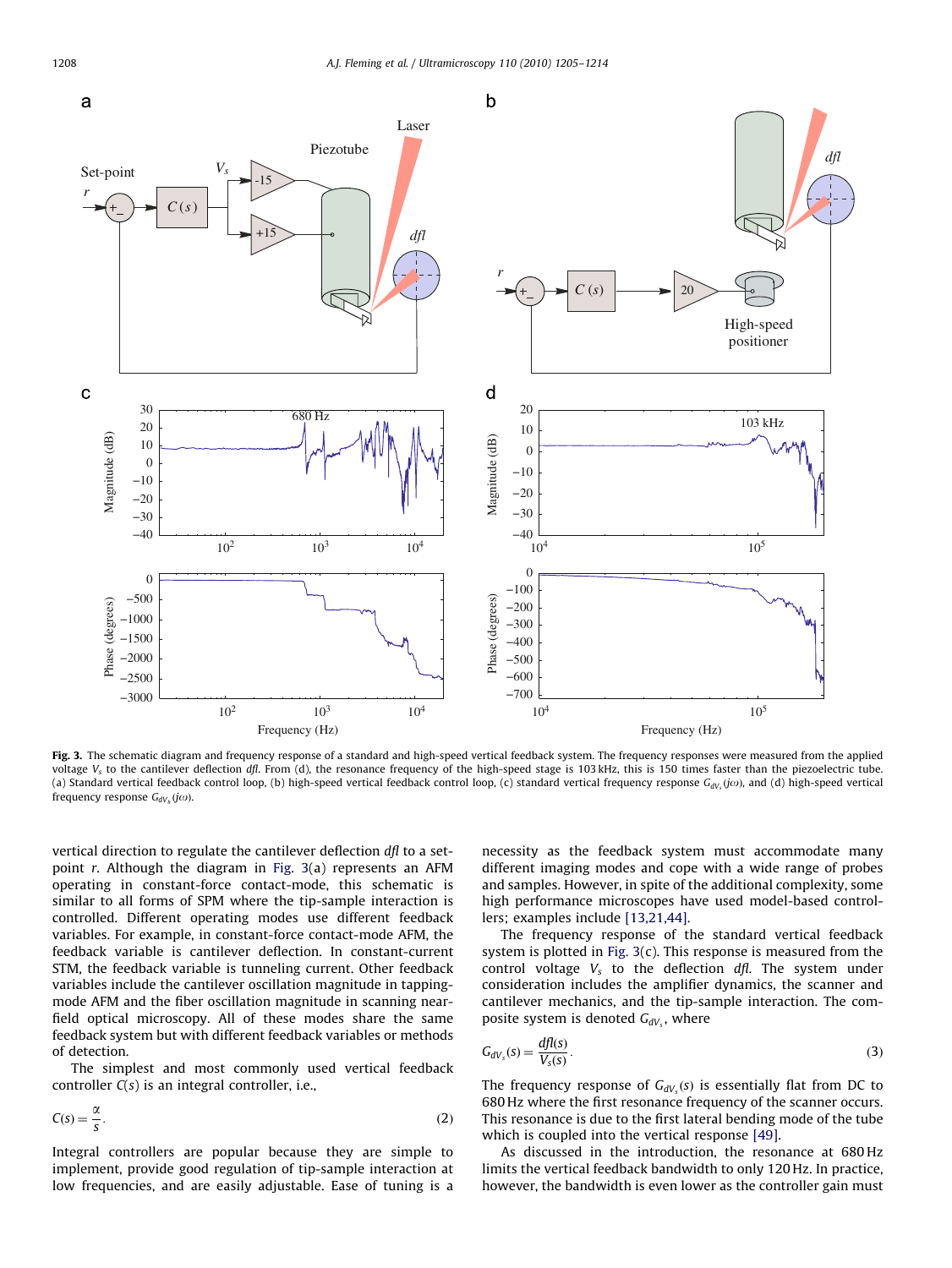<span id="page-4-0"></span>be reduced in order to provide sufficient stability margins. The expression for maximum bandwidth in Eq. (1) can be modified to include a term for gain-margin [\[17\],](#page-8-0)

max. bandwidth = 
$$
\frac{\omega_1}{P} \times \frac{1}{gain\text{-}margin}
$$
. (4)

The maximum controller gain  $\alpha$  can also be determined [\[17\]](#page-8-0),

$$
\alpha_{\text{max}} < \frac{\omega_1}{PG_{dV_s}(0)} \times \frac{1}{gain-margin},\tag{5}
$$

where  $G_{dV_s}(0)$  is the open-loop DC-gain, and gain-margin is the additional gain the control loop will tolerate before instability occurs. Gain-margin is the foremost limitation when dealing with integral control of resonant systems.

With a reasonable gain-margin of 5 dB, the maximum controller gain is  $\alpha = 190$  which results in a predicted maximum vertical feedback bandwidth of 68 Hz [\[17\]](#page-8-0). In experiments, the measured closed-loop bandwidth was 83 Hz [\[17\].](#page-8-0) This is only sufficient for line-rates of approximately 1 Hz or less. The response of the controller with a 10 Hz line-rate is shown in Fig. 4. The inadequate vertical feedback bandwidth 'smudges' the feature edges. In the following section, the vertical feedback bandwidth is improved by replacing the standard vertical positioner with a high-speed piezoelectric stack actuator.

#### 4.2. High-speed vertical positioning

The foremost bandwidth limitation of the vertical feedback system is the low resonance frequency of the piezoelectric tube scanner. To increase the imaging speed to one frame-per-second, the closed-loop bandwidth requires an increase of more than two orders of magnitude. As discussed in Section 1, this can be achieved by replacing the vertical positioning function of the piezoelectric tube with a high-speed piezoelectric stack actuator. Such an arrangement is illustrated in [Fig. 3](#page-3-0)(b). Here the piezoelectric tube is used only for lateral scanning while the high-speed



Fig. 4. A single image line of a  $20 \times 20 \,\mu$ m constant-force scan. With the standard vertical feedback controller (83 Hz bandwidth) shown at top, the controller is too slow to accurately track sharp sample features. With the use of high-speed vertical feedback (67 kHz bandwidth), the sample features are accurately captured at both 10 and 200 Hz line-rate.

actuator is used for vertical feedback. This configuration is similar to dual-stage actuation [\[17,20,44,45\]](#page-8-0) except that the high-speed positioner in [Fig. 3\(](#page-3-0)b) is designed for full-range, which simplifies the control and microscope integration substantially. In addition, since the high-speed actuator drives the sample rather that the probe [\[46\],](#page-8-0) no modifications to the cantilever holder or optics are necessary.

Due to their low mass and high stiffness, small piezoelectric stack actuators can provide extremely high resonance frequencies. For example, a 2-mm thick plate-stack actuator with a cross section of  $5 \times 5$  mm (Noliac CMAP07) has a free stroke of 3.1  $\mu$ m and an unloaded free resonance frequency of greater than 500 kHz. The nominal capacitance of this actuator is 100 nF which requires a low output-impedance amplifier to achieve the full bandwidth. The same plate-stack actuator is available with ceramic end caps for electrical isolation (Noliac SCMAP07), this offers  $2.9 \mu m$  of travel and an unloaded free resonance frequency of greater than 250 kHz (total actuator length is 4 mm). Another comparable actuator is the PICMA chip actuators available from Physik Instrumente. In practice, the travel range and the resonance frequency is reduced by the boundary conditions, additional sample mass, and end-caps.

Several possibilities for integrating a plate- or ring-stack actuator into an SPM are illustrated in Fig. 5. The simplest arrangement is the fixed-free situation illustrated in Fig. 5(a). Here the base of the actuator is bonded to a rigid platform and the sample mass  $m$  is attached to the free end. Although simple, this configuration is not ideal for a number of reasons. First, if the total length of the actuator including the sample mass is relatively long compared to the transverse dimensions, the first resonance will be a bending mode. This causes the sample to displace side-toside as well as up and down, which introduces significant image distortion and limits the bandwidth of the vertical feedback controller. Using Finite Element Analysis (FEA), the first bendingmode resonance frequency of an SCMAP07 actuator in the fixed-free configuration was determined to be 43 kHz. The first piston-mode resonance frequency was much higher at 103 kHz. To increase the lowest mechanical resonance frequency, two options are considered: (1) reduce the overall length of the actuator; and (2) use a compliant flexure to increase the stiffness of the actuator in the transverse directions  $(x \text{ and } y)$ .

To increase the resonance frequency, one option is to reduce the actuator length, however, this also reduces the travel range. The 4-mm long actuator considered above consists of a 2-mm thick plate-stack actuator sandwiched between two 1-mm thick ceramic end caps. As recommended by the manufacturer, the end caps provide electrical isolation when the actuator is attached to a conducting substrate. To reduce the actuator length, the 1-mm ceramic end caps were replaced by 0.6 mm thick alumina plate



Fig. 5. Mounting configurations for a high-speed piezoelectric stack actuator (HSA) with sample mass m: (a) fixed-free configuration, (b) fixed-free with flexure guidance, and  $(c)$  inertial cancellation with a dummy mass  $m'$ . The actuation direction is denoted by z.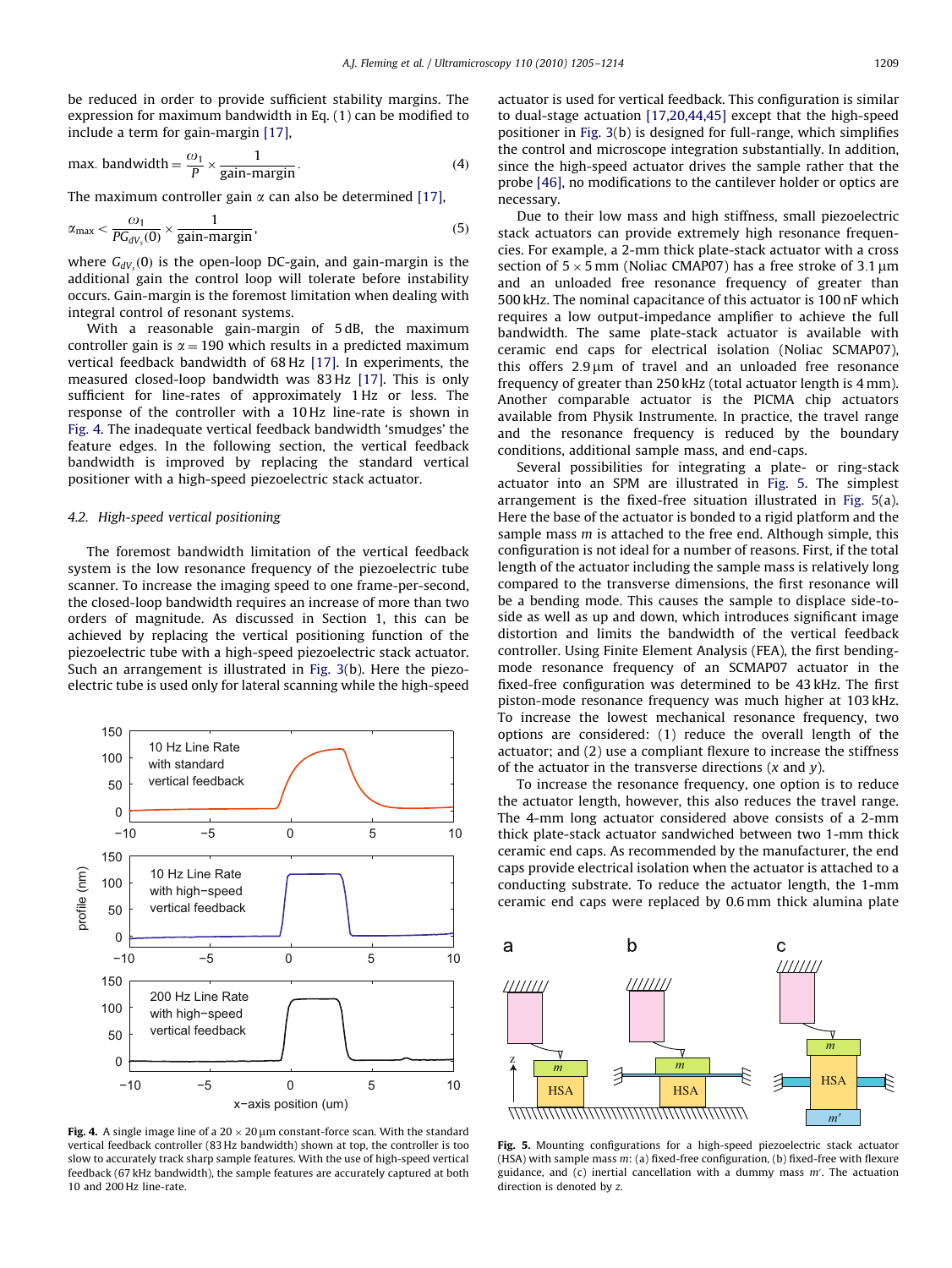$(E=300 GPa)$ . As a result, the actuator length was reduced by 20% to 3.2 mm. The modulus of the end caps was also increased by nearly 10 times. The FEA results for this case show that the first bending and piston modes were increased to 72 and 160 kHz, respectively. By reducing the overall actuator length and increasing the effective stiffness, the resonance frequencies were significantly increased.

To further increase the resonance frequency of the bending mode, a circular plate flexure is proposed to increase the stiffness in the transverse directions  $(x \text{ and } y)$  and to guide the sample mass in the z direction [see [Fig. 5](#page-4-0)(b)]. A flexure was also used in Fantner et al. [\[15\]](#page-8-0) to increase the lateral stiffness of the vertical actuator. The flexure stiffness  $k_f$  in the z direction should be less than 10% of the actuator stiffness to minimize the loss of travel range. The flexure material is stainless steel ( $E = 200$  GPa), with a thickness of 0.254 mm (0.010 in).

The flexure diameter is determined from its required stiffness, which should be around 10% of the actuator stiffness as discussed above. The stiffness of a circular flexure can be derived from the expression for vertical deformation given in [\[50\],](#page-9-0)

$$
\delta_z = \frac{wa^3}{C_1} \left( \frac{C_2 C_3}{C_4} - C_5 \right),\tag{6}
$$

where the constants  $C_i$ , for  $i=1,2,...,5$ , are

$$
C_1 = \frac{Et^3}{12(1 - v^2)},\tag{7}
$$

$$
C_2 = \frac{1}{4} \left[ 1 - \left(\frac{b}{a}\right)^2 \left(1 + 2\ln\left(\frac{a}{b}\right)\right) \right],\tag{8}
$$

$$
C_3 = \frac{r_0}{4a} \left[ \left( \frac{r_0}{a} \right)^2 1 + 2 \ln \left( \frac{a}{r_0} \right) \right],\tag{9}
$$

$$
C_4 = \frac{1}{2} \left[ 1 - \left(\frac{b}{a}\right)^2 \right],\tag{10}
$$

$$
C_5 = \frac{r_0}{4a} \left\{ \left[ \left( \frac{r_0}{a} \right)^2 + 1 \right] \ln \left( \frac{a}{r_0} \right) + \left( \frac{r_0}{a} \right)^2 - 1 \right\}.
$$
 (11)

In the above constants,  $v$  is Poisson's ratio,  $a$  is the radius of the inside constraint, b is the radius of the outside constraint,  $r_0$  is the radius at which the load is applied, and  $w$  is the radially distributed load at a radius of  $r_0$  ( $w = F/2\pi r_0$ ) (outer edge of the center guide). Therefore, the stiffness of the circular flexure along the actuation direction z is

$$
k_f = \frac{F}{\delta_z} = \frac{2\pi r_0 C_1}{a^3} \left(\frac{C_2 C_3}{C_4} - C_5\right)^{-1}.
$$
 (12)

In addition to improving the resonance frequencies, it is also necessary to consider the inertial forces generated by accelerating the sample mass at high speed [\[21\].](#page-8-0) Inertial forces can excite mechanical resonances of the stage body and also the entire microscope. To cancel inertial forces, the balanced scheme proposed by Ando and co-workers [\[14,21,31\]](#page-8-0) is adopted. This configuration is illustrated in Figs.  $5(c)$  and 6. For optimum performance, the dummy mass  $m'$  is equal to the mass of the sample. The two piezoactuators are electrically connected in parallel, thus both actuators expand and contract simultaneously but in opposite directions. The net effect is cancellation of inertial forces.

In the mechanical assembly, Fig. 6(a), the stage body is machined from a cylindrical piece of stainless steel. Two opposing pockets are machined into the steel slug to accommodate two, 2-mm thick piezo-stack actuators with alumina end caps (each 0.65 mm thick) for electrical isolation. In the final design, plate-stack actuators (5  $\times$  5 mm Noliac CMAP07) were chosen



Fig. 6. The vertical positioning stage with inertial cancellation. Assembly drawing (a), mechanical diagram (b), and photograph (c).

over ring-stack actuators due to their lower cost. The main advantage of a ring-stack actuator is the constant annular stress distribution when used with a circular plate flexure. The stress distribution when using a plate-stack actuator is concentrated at the corners of the actuator, which is less desirable.

During assembly, the alumina end caps were first bonded to the actuator using epoxy adhesive. The actuators and circular plate flexures were then bonded under pressure to the stage body. A photograph of the completed assembly with an attached sample mass is shown in Fig. 6(c). The measured full range at 200 V was  $2.3 \text{ nm}$ .

In addition to the mechanical performance of the positioner, the electrical limitations imposed by the driving amplifier are also important [\[51\]](#page-9-0). To maximize the electrical bandwidth, a voltage amplifier with a low AC output impedance was used to drive the actuator (PiezoDrive PDX200). This provided a loaded bandwidth of greater than 100 kHz which does not significantly reduce the maximum bandwidth imposed by the mechanical resonance.

Due to the required control-loop bandwidth, a digital implementation of the controller is not practical. To guarantee a phase-lag of less than 12 degrees at the resonance frequency, the sampling rate would need to be greater than 3 MHz. An analog integral controller is a better alternative that does not suffer from finite resolution or sampling delay.

A simplified schematic diagram of the vertical feedback controller is shown in [Fig. 7.](#page-6-0) The first stage of the circuit is a summer with an optional input  $v_1$  for measuring the closed-loop response of the system. The following integration stage has a gain of  $1/R<sub>3</sub>C<sub>3</sub>$ . The final stage corrects for the integrator inversion and adds an additional signal  $v_2$ . This signal can be used to simulate a sample topography and measure the open-loop response of the vertical positioning system. When measuring the open-loop response, the probe should be kept in contact with the sample by using an extremely low feedback gain. Since the voltage applied to the piezo is proportional to the inverted topography, the topography is best recorded from the output of the integrator as shown.

With the high-speed positioner in place, the open-loop frequency response of the vertical feedback system is plotted in [Fig. 3](#page-3-0)(d). The lowest resonance frequency now occurs at 103 kHz, which is 150 times faster than the piezoelectric tube. In addition to the higher resonance frequency, the peak magnitude is also lower which allows a controller gain of  $190 \times 10^3$  with a gainmargin of 5 dB. This provides a closed-loop bandwidth of 67 kHz which is an improvement of over 800 times and easily sufficient for line-rates of 200 Hz.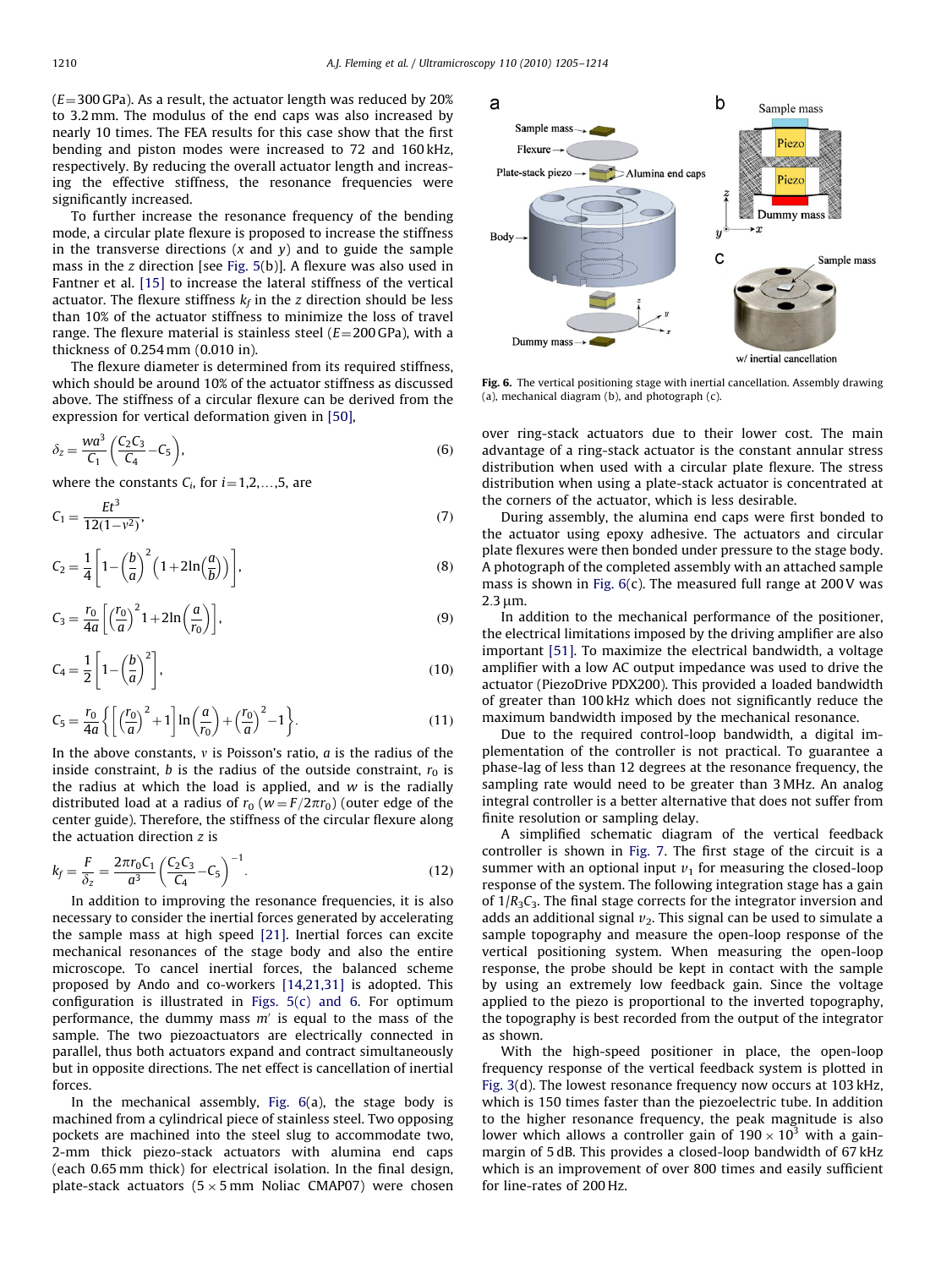<span id="page-6-0"></span>

Fig. 7. Simplified schematic diagram of the vertical feedback controller. An LT1362 quad high-speed opamp IC is recommended.



Fig. 8. The microscope control system operating in constant-force contact-mode. The scan generation and image acquisition is performed by the easyLab SPM software and data acquisition card.<sup>1</sup> The analog feedback controller in Fig. 7 regulates the force and produces the topography signal.

The improvement in imaging response when using the highspeed vertical positioner is illustrated in [Fig. 4.](#page-4-0) While the standard feedback system is limited to around 1 Hz, the high-speed controller clearly provides excellent feature tracking, even at line-rates of 200 Hz.

## 5. Data acquisition

To implement alternative vertical positioning and scanning techniques, the microscope control logic must be modified. If the vendor's software does not provide sufficient flexibility or sampling rate, it must be bypassed. The required functions include generation of the scanning trajectories and acquisition of the cantilever deflection or control signal.

A new microscope controller 'easyLab SPM' has been developed at the University of Nevada, Reno and is available free for educational or research use.<sup>1</sup> This LabView-based program includes scan generation, image acquisition, and a graphical user interface (GUI). A screen shot and the connection diagram is shown in Fig. 8. The software is compatible with National Instruments data acquisition cards that support the NI-DAQmx drivers. One such card is the NI PCI-6115 high-speed simultaneous sampling data acquisition card, with an analog-todigital conversion bandwidth of 10 MS/s and a digital-to-analog conversion bandwidth of 2.5 MS/s. This is sufficient for a line rate of 8 kHz and operation at 50 frames-per-second with a resolution of  $160 \times 160$ . As the scan-rate of the microscope used in this work is limited to approximately 200 Hz, a lower-cost National Instruments PCI-6221 data acquisition card is sufficient. This board contains a 16-channel 16-bit 250 kS/s analog-to-digital converter and two 16-bit analog outputs.

It is important to note that although the data acquisition card has a high sampling-rate, the real-time through-put of LabView is limited to approximately 1 kHz. However, this is not problematic as the only real-time feedback controller is implemented by an analog circuit. This arrangement significantly reduces the system cost and complexity as a DSP system is not required. The easyLab SPM software can also record the actual x- and y-axis displacement if position sensors are available. The acquired image is then plotted against the measured  $x$ - and y-axis data rather than the generated scan patterns. This method

 $1$  The easyLab SPM Interface is available by contacting K.K. Leang.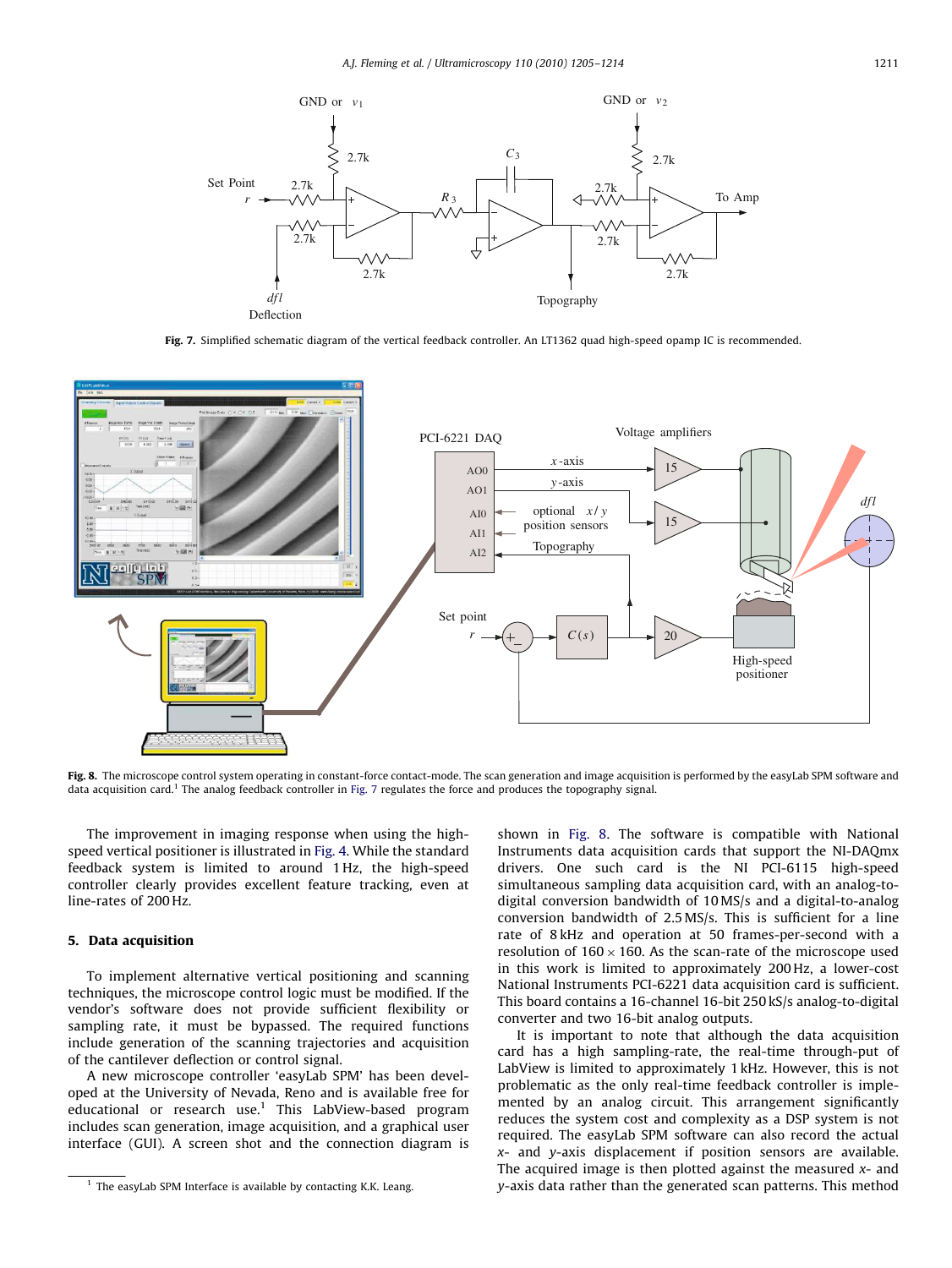is appropriate for high-speed AFM where closed-loop lateral positioning may not be practical.

#### 6. Imaging experiments

In this section the imaging performance of the proposed techniques are evaluated and compared to a standard microscope controller. The four control schemes are standard and high-speed vertical feedback with triangular or sinusoidal lateral scan trajectories. The sample under consideration is a Budget Sensors HS-100 MG calibration grating with 116 nm cylindrical features.

In Fig. 9(a) a standard microscope controller and triangular trajectory is used. With a 1 Hz scan-rate the image is ideal with sharp edges and no detectable lateral vibration. However, at 10 Hz scan-rate and above the vertical feedback bandwidth of 83 Hz is not sufficient to track the sample features. In Fig. 9(b), the use of a sinusoidal trajectory offers no improvement as the major limitation is vertical feedback performance.

With high-speed vertical positioning in Fig. 9(c) the vertical response is no longer a limitation. Instead, lateral vibration produces unacceptable image distortion at scan-rates of 10 Hz and above. In Fig. 9(d) the use of a sinusoidal trajectory eliminates the lateral vibration and produces only slight distortion at 200 Hz. The image has sharp edges and is comparable in quality to that recorded at 1 Hz with the standard microscope controller. This reduces the acquisition time from over three minutes to one second for a 200  $\times$  200 resolution image, an improvement of 200 times.

#### 7. Conclusions

The imaging speed of a scanning probe microscope is typically limited to less than one image per minute. This is due to the low performance of the vertical feedback loop, the lateral positioner and the data acquisition system. In this work, these limitations are overcome by the combination of high-speed vertical positioning, sinusoidal lateral scanning and high-speed data acquisition.

By using a sinusoidal rather than triangular scanning trajectory, the maximum scan-rate of a piezoelectric tube was increased from around 1 to 200 Hz. At these speeds, a standard vertical feedback controller cannot adequately track sharp sample features. To improve the vertical feedback bandwidth, the standard piezoelectric tube positioner was replaced by a high-speed stack based positioner. This simple modification increased the closed-loop bandwidth from 83 Hz to 67 kHz, an improvement of over 800 times. The faster vertical feedback was demonstrated to provide excellent feature tracking even at scan-rates of 200 Hz.



Fig. 9. A comparison of imaging performance with different scanning and vertical feedback techniques. The sample is a BudgetSensors HS-100MG calibration grating imaged in constant-force contact-mode scan with a range of 20  $\times$  20  $\mu$ m. The feature height is 116 nm. (a) Standard vertical feedback with triangular scanning, (b) standard vertical feedback with sinusoidal scanning, (c) high-speed vertical feedback with triangular scanning, and (d) high-speed vertical feedback with sinusoidal scanning.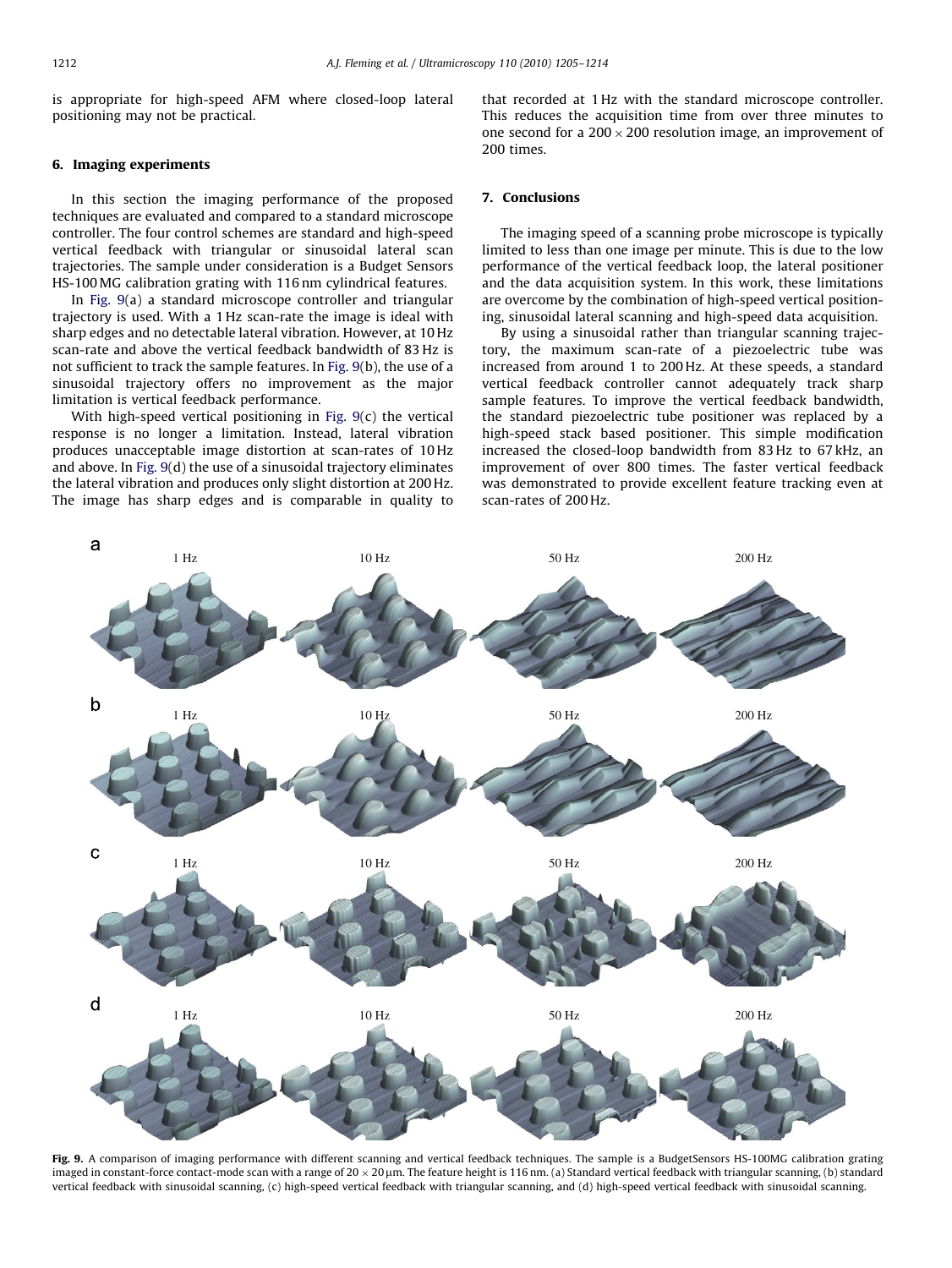<span id="page-8-0"></span>To permit the ready application of this work to any microscope, a LabView based image acquisition system was developed. This system replaces the scan generation and recording functions of a standard microscope controller.

In experiments, the above techniques were demonstrated to increase the scan-rate of an NT-MDT Ntegra microscope from 1 to 200 Hz without sacrificing image quality. This reduces the image acquisition time from more than 3 min to 1 s. At this speed, a standard microscope can be used to observe dynamic processes and to drastically increase the throughput of nanofabrication and inspection tasks.

Future work includes the extension to other imaging modes such as SNOM. There is also scope to reduce the image acquisition time to 100 ms while retaining standard microscope hardware.

#### Acknowledgments

This research was supported by the Australian Research Council (DP0666620), the Center for Complex Dynamic Systems and Control, and in part by the Nevada NASA Space Grant Consortium. Experiments were conducted at the Laboratory for Dynamics and Control of Nanosystems, University of Newcastle. Authors also thank Tony Berendsen, Development Technician in the Mechanical Engineering Department at the University of Nevada, Reno, for his help fabricating the flexure-guided z-axis stage.

#### References

- [1] M.J. Brukman, D.A. Bonnell, Probing physical properties at the nanoscale, Physics Today 61 (6) (2008) 36–42.
- [2] Y.F. Dufrêne, Towards nanomicrobiology using atomic force microscopy, Nature Reviews Microbiology 6 (2008) 674–680.
- [3] N. Jalili, K. Laxminarayana, A review of atomic force microscopy imaging systems: application to molecular metrology and biological sciences, Mechatronics 14 (8) (2004) 907–945.
- [4] E. Meyer, H.J. Hug, R. Bennewitz, Scanning probe microscopy, The Lab on a Tip, Springer-Verlag, Heidelberg, Germany, 2004.
- [5] B. Bhushan, H. Fuchs (Eds.), Applied Scanning Probe Methods (I–X), Springer-Verlag, Heidelberg, Germany, 2006.
- [6] G. Binnig, C.F. Quate, C. Gerber, Atomic force microscope, Physical Review Letters 56 (9) (1986) 930–933.
- [7] G. Borionetti, A. Bazzalia, R. Orizio, Atomic force microscopy: a powerful tool for surface defect and morphology inspection in semiconductor industry, The European Physical Journal Applied Physics 27 (1–3) (2004) 101–106.
- [8] A. Humphris, M. McConnell, D. Catto, A high-speed atomic force microscope capable of video-rate imaging, Microscopy and Analysis—SPM Supplement 7 (2006) 29–31.
- [9] A. Ferreira, C. Mavroidis, Virtual reality and haptics for nanorobotics, IEEE Robotics and Automation Magazine 13 (3) (2006) 78–92. [10] A.A. Tseng, S. Jou, A. Notargiacomo, T.P. Chen, Recent developments in tip-
- based nanofabrication and its roadmap, Journal of Nanoscience and Nanotechnology 8 (5) (2008) 2167–2186.
- [11] A.A. Tseng (Ed.), Nanofabrication: Fundamentals and Applications, World Scientific, Singapore, 2008.
- [12] J.A. Vicary, M.J. Miles, Pushing the boundaries of local oxidation nanolithography: short timescales and high speeds, Ultramicroscopy 108 (10) (2008) 1120–1123.
- [13] G. Schitter, R.W. Stark, A. Stemmer, Fast contact-mode atomic force microscopy on biological specimens by model-based control, Ultramicroscopy 100 (2004) 253–257.
- [14] T. Ando, N. Kodera, T. Uchihashi, A. Miyagi, R. Nakakita, H. Yamashita, K. Matada, High-speed atomic force microscopy for capturing dynamic behavior of protein molecules at work, e-Journal of Surface Science and Nanotechnology 3 (2005) 384–392.
- [15] G.E. Fantner, G. Schitter, J.H. Kindt, T. Ivanov, K. Ivanova, R. Patel, N. Holten-Andersen, J. Adams, P.J. Thurner, I.W. Rangelow, P.K. Hansma, Components for high speed atomic force microscopy, Ultramicroscopy 106 (2–3) (2006) 881–887.
- [16] M. Kobayashi, K. Sumitomo, K. Torimitsu, Real-time imaging of DNAstreptavidin complex formation in solution using a high-speed atomic force microscope, Ultramicroscopy 107 (2–3) (2007) 184–190.
- [17] A.J. Fleming, Dual-stage vertical feedback for high speed-scanning probe microscopy, IEEE Transactions on Control Systems Technology, in press, doi:10.1109/TCST.2010.2040282.
- [18] D.Y. Abramovitch, S.B. Andersson, L.Y. Pao, G. Schitter, A tutorial on the mechanisms, dynamics, and control of atomic force microscopes, in:

Proceedings of the American Control Conference, New York City, NY, 2007, pp. 3488–3502.

- [19] S.M. Salapaka, M.V. Salapaka, Scanning probe microscopy, IEEE Control Systems Magazine 28 (2) (2008) 65–83.
- [20] G. Schitter, Improving the speed of AFM by mechatronic design and modern control methods, Technisches Messen 76 (5) (2009) 266–273.
- [21] T. Ando, T. Uchihashi, T. Fukuma, High-speed atomic force microscopy for nano-visualization of dynamic biomolecular processes, Progress in Surface Science 83 (7–9) (2008) 337–437.
- [22] A.J. Fleming, S.O.R. Moheimani, Sensorless vibration suppression and scan compensation for piezoelectric tube nanopositioners, IEEE Transactions on Control Systems Technology 14 (1) (2006) 33–44.
- [23] S. Devasia, E. Eleftheriou, S.O.R. Moheimani, A survey of control issues in nanopositioning, IEEE Transactions on Control Systems Technology 15 (5) (2007) 802–823.
- [24] A.J. Fleming, K.K. Leang, Charge drives for scanning probe microscope positioning stages, Ultramicroscopy 108 (12) (2008) 1551–1557.
- [25] G.M. Clayton, S. Tien, K.K. Leang, Q. Zou, S. Devasia, A review of feedforward control approaches in nanopositioning for high-speed SPM, Journal of Dynamic Systems, Measurement, and Control 131 (2009) 061101(1–19).
- [26] J. Vaughan, W.S.A. Yano, Robust negative input shapers for vibration suppression, Journal of Dynamic Systems, Measurement, and Control 131 (2009) 031014(1–9).
- [27] A.J. Fleming, A.G. Wills, Optimal periodic trajectories for band-limited systems, IEEE Transactions on Control Systems Technology 13 (3) (2009) 552–562.
- [28] G. Schitter, K.J. Åström, B.E. DeMartini, P.J. Thurner, K.L. Turner, P.K. Hansma, Design and modeling of a high-speed AFM-scanner, IEEE Transactions on Control Systems Technology 15 (5) (2007) 906–915.
- [29] T. Ando, Control techniques in high-speed atomic force microscopy, in: Proceedings of the American Control Conference, Seattle, WA, 2008, pp. 3194–3200.
- [30] S.O.R. Moheimani, Accurate and fast nanopositioning with piezoelectric tube scanners: emerging trends and future challenges, Review of Scientific Instruments 79 (7) (2008) 071101(1–11).
- [31] T. Ando, N. Kodera, E. Takai, D. Maruyama, K. Saito, A. Toda, A high-speed atomic force microscope for studying biological macromolecules, Proceedings of the National Academy of Sciences 98 (22) (2001) 12468–12472.
- [32] A.D.L. Humphris, M.J. Miles, J.K. Hobbs, A mechanical microscope: high-speed atomic force microscopy, Applied Physics Letters 86 (2005) 034106(1–3).
- [33] M.J. Rost, L. Crama, P. Schakel, E. van Tol, G.B.E.M. van Velzen-Williams, C.F. Overgauw, H. ter Horst, H. Dekker, B. Okhuijsen, M. Seynen, A. Vijftigschild, P. Han, A.J. Katan, K. Schoots, R. Schumm, W. van Loo, T.H. Oosterkamp, J.W.M. Frenken, Scanning probe microscopes go video rate and beyond, Review of Scientific Instruments 76 (5) (2005) 053710(1–9).
- [34] L.M. Picco, L. Bozec, A. Ulcinas, D.J. Engledew, M. Antognozzi, M. Horton, M.J. Miles, Breaking the speed limit with atomic force microscopy, Nanotechnology 18 (4) (2007) 044030(1–4).
- [35] K.K. Leang, Iterative learning control of hysteresis in piezo-based nanopositioners: theory and application in atomic force microscopes, Ph.D. Thesis, University of Washington, 2003.
- [36] S.-K. Hung, Spiral scanning method for atomic force microscopy, in: Proceedings of the Tip Based Nanofabrication Workshop, Taipei, Taiwan, 2008, pp. 10(1–10).
- [37] D.Y. Abramovitch, D.P. Fromm, D.Schroeder, Scanning probe microscope with improved scanning speed, US Patent US2009/0107222, 2009.
- [38] I.A. Mahmood, S.O.R. Moheimani, B.Bhikkaji, A new scanning method for fast atomic force microscopy, IEEE Transactions on Nanotechnology, in press, doi:10.1109/TNANO.2009.2036844.
- [39] G. Kwon, S. Kim, M. Jeong, S. Han, C. Choi, S. Han, J. Hong, H. Lee, High-speed atomic force microscope lithography using a piezotube scanner driven by a sinusoidal waveform, Ultramicroscopy 109 (8) (2009) 1052–1055.
- [40] M.J. Rost, G.J.C. van Baarle, A.J. Katan, W.M. van Spengen, P. Schakel, W.A. van Loo, Video-rate scanning probe control challenges: setting the stage for a microscopy revolution, Asian Journal of Control 11 (2) (2009) 110–129.
- [41] T. Sulchek, S.C. Minne, J.D. Adams, D.A. Fletcher, A. Atalar, C.F. Quate, D.M. Adderton, Dual integrated actuators for extended range high speed atomic force microscopy, Applied Physics Letters 75 (11) (1999) 1637–1639.
- [42] Y. Jeong, G.R. Jayanth, C.-H. Menq, Control of tip-to-sample distance in atomic force microscopy: a dual-actuator tip-motion control scheme, Review of Scientific Instruments 78 (9) (2007) 093706(1-7)
- [43] T. Akiyama, U. Staufer, N.F. de Rooij, Atomic force microscopy using an integrated comb-shape electrostatic actuator for high-speed feedback motion, Applied Physics Letters 76 (21) (2000) 3139–3141.
- [44] Y. Yan, Y. Wu, Q. Zou, C. Su, An integrated approach to piezoactuator positioning in high-speed atomic force microscope imaging, Review of Scientific Instruments 79 (2008) 073704(1–9).
- [45] G. Schitter, W.F. Rijkée, N. Phan, Dual actuation for high-bandwidth nanopositioning, in: Proceedings of the IEEE Conference on Decision and Control, Cancun, Mexico, 2008, pp. 5176–5181.
- [46] C. Prater, C. Su, N. Phan, J.M. Markakis, C. Cusworth, J. Shi, J.H. Kindt, S.F. Nagle, W. Fan, Fast scanning SPM and method of operating same, US Patent US2009/0032706, 2009.
- [47] A.J. Fleming, S.S. Aphale, S.O.R. Moheimani, A new method for robust damping and tracking control of scanning probe microscope positioning